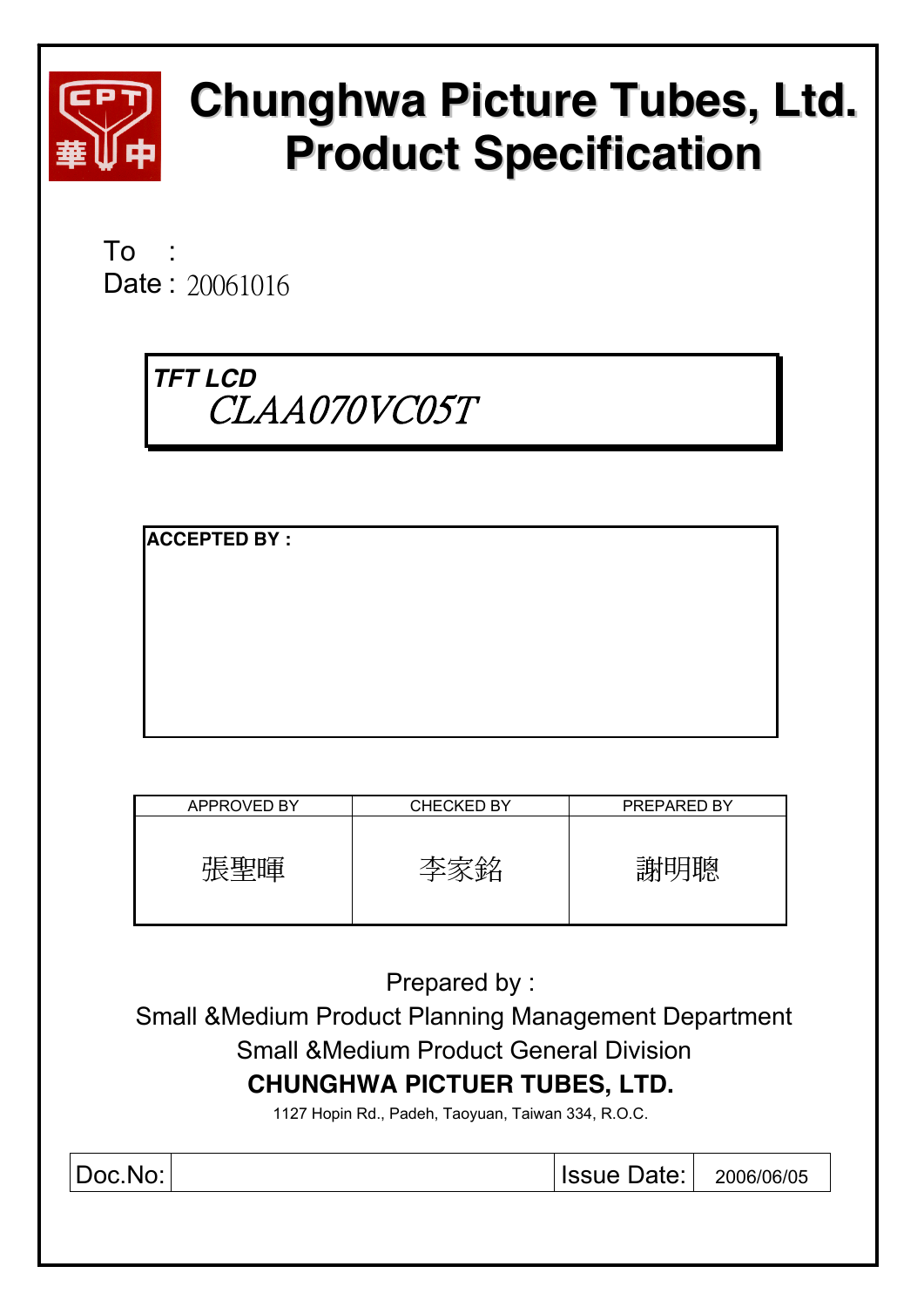# **REVISION STATUS**

| Revision<br><b>Notice</b> | Description                                   | Page             | Rev. Date  |
|---------------------------|-----------------------------------------------|------------------|------------|
|                           | First revision                                |                  |            |
|                           | Change Power consumption                      | 4                |            |
|                           | Change Power Supply Voltage For LED           |                  |            |
|                           | Change Logic Input Voltage                    | 6                |            |
| 0.1                       | Change Power Supply Voltage For LCD           |                  |            |
|                           | Change Remark*2)                              | $\overline{7}$   | 2006.05.22 |
|                           | Change CN1: Interface For Input Signal        | 8                |            |
|                           | <b>Change Mechanical Dimension</b>            | 14               |            |
|                           | <b>Change Response Time</b>                   | 16               |            |
|                           | <b>Change Viewing Angle</b>                   | 16               |            |
|                           | Change Remark*1)                              | 16               |            |
|                           | Change Remark*3) figure9-1                    | 17               |            |
|                           | Change power consumption                      | 4                |            |
|                           | Add to signal input voltage                   | 5                |            |
|                           | Delete note of static electricity             | $\overline{5}$   |            |
|                           | Delete note of ICC rush current               | 5                |            |
|                           | Change electrical characteristics             | $6\phantom{1}6$  |            |
|                           | Change PIN 35 description                     | 8                |            |
|                           | Change Remarks *1)                            | $\boldsymbol{9}$ |            |
|                           | Add Remarks *2) figure                        | 9                |            |
|                           | Change Remarks *3)                            | $\boldsymbol{9}$ |            |
| 0.2                       | Add Remarks *5) *6) ·                         | 9                | 2006.06.05 |
|                           | Change timing specification                   | 10               |            |
|                           | Add to Remarks *1) .                          | 10               |            |
|                           | Change timing sequence                        | 11               |            |
|                           | Add to Operating Voltage and Linearity Force  | 13               |            |
|                           | Delete transparency                           | 13               |            |
|                           | Change Remarks *1)                            | 17               |            |
|                           | Delete high temperature high humidity storage | 20               |            |
|                           | Change vibration condition                    | 20               |            |
|                           | Add to ESD test                               | 20               |            |
|                           |                                               |                  |            |
|                           |                                               |                  |            |
|                           |                                               |                  |            |
|                           |                                               |                  |            |
|                           |                                               |                  |            |
|                           |                                               |                  |            |
|                           |                                               |                  |            |
|                           |                                               |                  |            |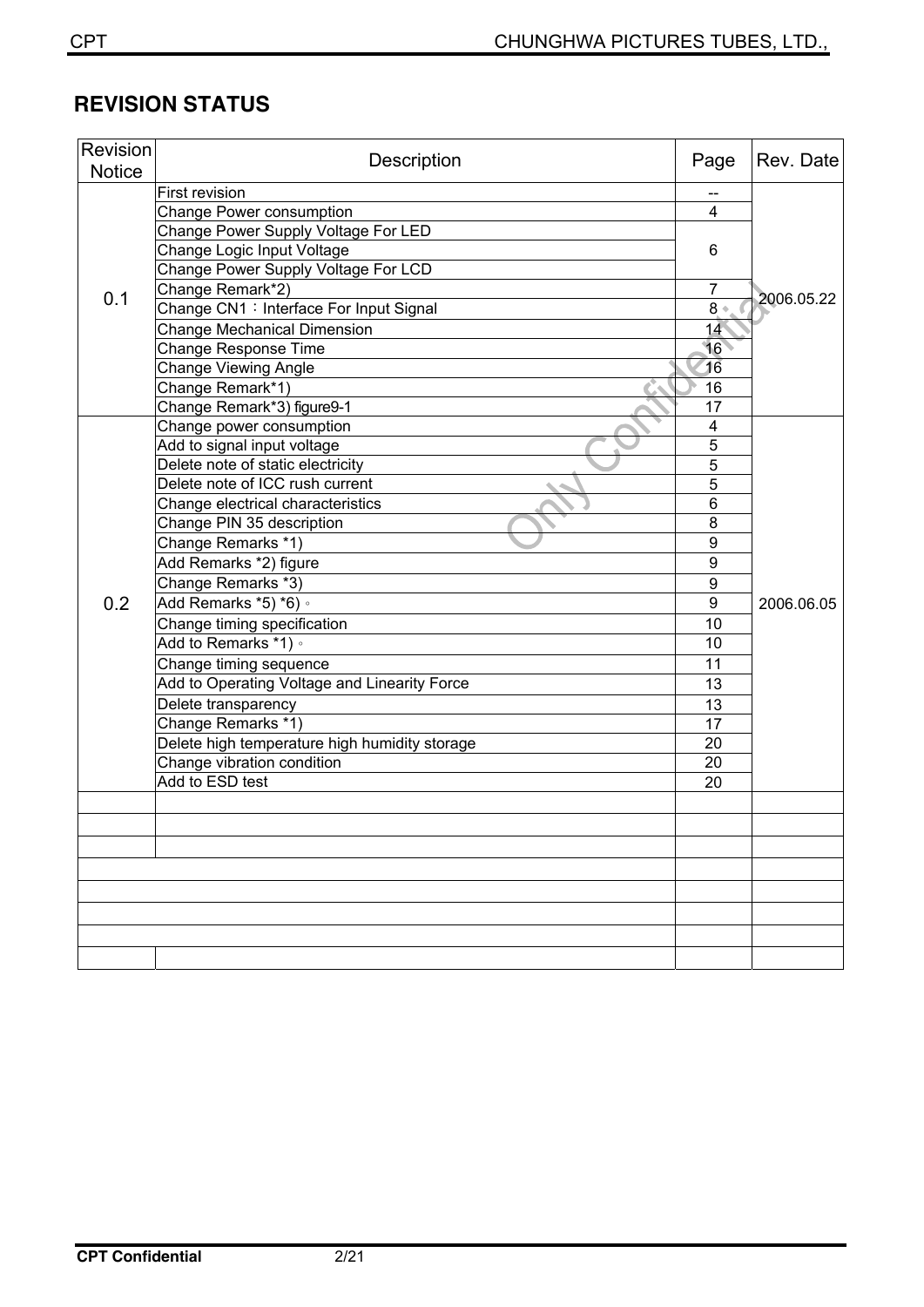# **CONTENTS**

## 1. OVERVIEW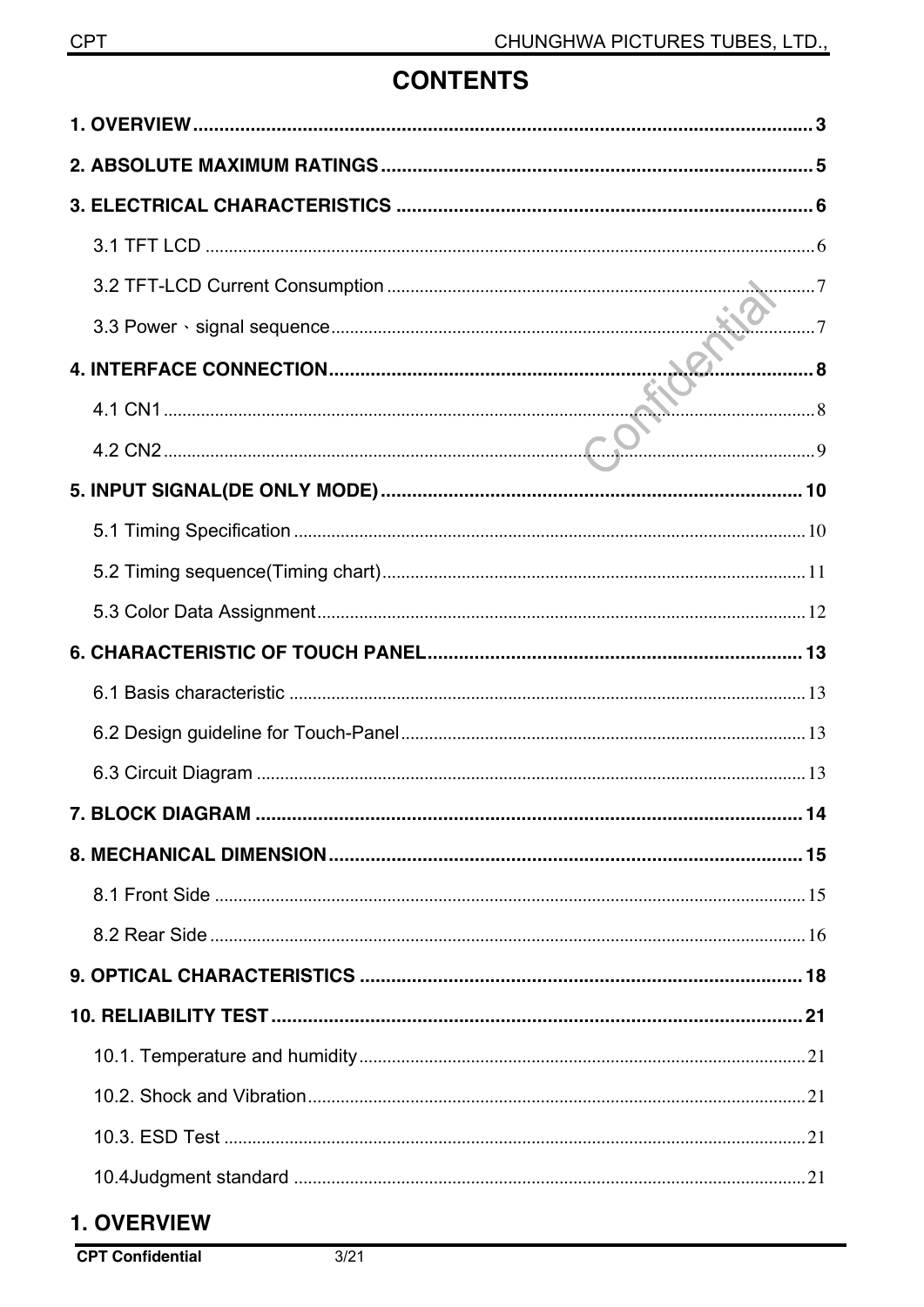CLAA070VC05T is 7ʵ color TFT-LCD(Thin Film Transistor Liquid Crystal Display)module which integrates Touch–Screen.Composed of LCD panel,driver ICs,control circuit,and LED backlight.

The 7.0"screen produces a high resolution image that is composed of 800×480 pixel elements in a stripe arrangement.Display 262K colors by 6 Bit R.G.B signal input.

General specifications are summarized in the following table :

| <b>ITEM</b>                        | <b>SPECIFICATION</b><br>٠    |
|------------------------------------|------------------------------|
| Panel Size                         | 7 inch(panel diagonal)       |
| Display Area (mm)                  | 152.4(W)×91.44(H)            |
| <b>Number of Pixels</b>            | 800(H)×3(RGB)×480(V)         |
| Pixel Pitch (mm)                   | $0.1905(H) \times 0.1905(V)$ |
| <b>Color Pixel Arrangement</b>     | <b>RGB</b> vertical stripe   |
| Display Mode                       | Normally white               |
| Number of colors                   | 262,144                      |
| <b>Viewing Direction</b>           | 6 o'clock                    |
| Response Time (Tr+Tf)              | 20ms                         |
| Brightness( $cd/m2$ )              | 250nit(typ)                  |
| NTSC ratio                         | 50%                          |
| Viewing Angle(BL on, $CR \ge 10$ ) | 140 degree(H) · 110degree(V) |
| Electrical Interface(data)         | TTL                          |
| Power consumption                  | 2.81W(Typ)                   |
| Outline Dimension(in mm)           | 165(W)×104(H)×6(D)           |
| Weight(g)                          | 162g(Typ)                    |
| BL unit                            | LED                          |
| <b>Surface Treament</b>            | Anti-Glare, Hardness: 3H     |
| <b>Touch Panel Type</b>            | 4 wire resistive             |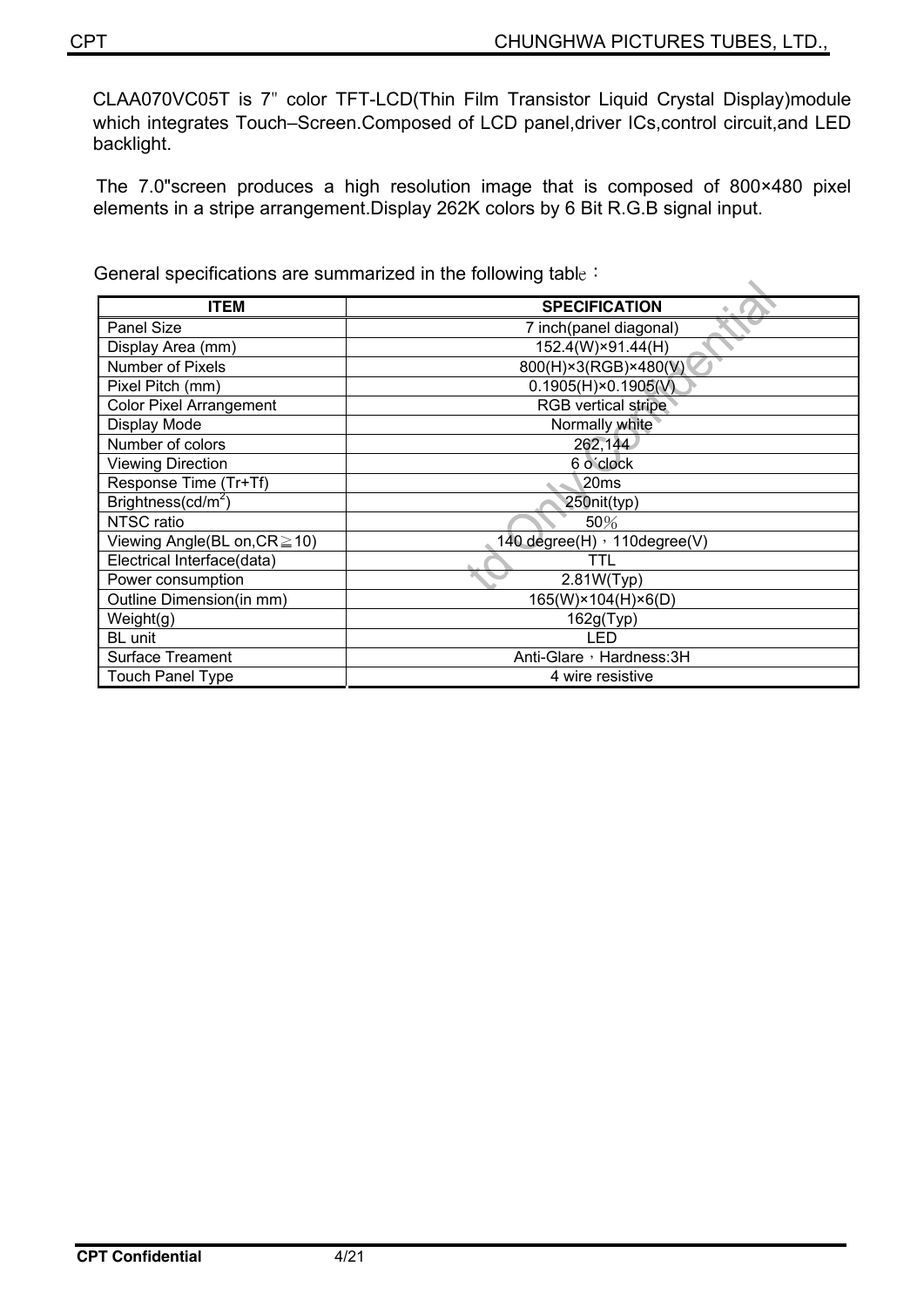## **2. ABSOLUTE MAXIMUM RATINGS**

| <b>Item</b>                  | Symbol                           | Min.   | Max.        | Unit   | <b>Note</b> |
|------------------------------|----------------------------------|--------|-------------|--------|-------------|
| <b>Power Supply Voltage</b>  | Vcc                              | $-0.5$ | 5.0         |        |             |
| Signal Input Voltage         | DCLK, DE, R0, G<br>0,B0~R5,G5,B5 | $-0.5$ | $Vec + 0.5$ |        |             |
| <b>Static Electricity</b>    | <b>VESDc</b>                     | $-200$ | $+200$      |        | *2)         |
|                              | VESDm                            | $-15K$ | $+15K$      |        |             |
| <b>ICC Rush Current</b>      | <b>IRUSH</b>                     |        |             |        | *3)         |
| <b>Operation Temperature</b> | l op i                           | -30    | 85          | $\sim$ | $*4'$       |
| <b>Storage Temperature</b>   | l stq                            | -40    | 95          | $\sim$ | $*4$        |

Remarks:

\*1) If users use the product out off the environmemt operation range (temperature and humidity), it will<br>concern for visual quality.<br>\*2) Test Condition: IEC 61000-4-2,<br>VESDc : Contact discharge to input connector<br>VESDm : concern for visual quality.

\*2) Test Condition: IEC 61000-4-2 , VESDc : Contact discharge to input connector VESDm: Contact discharge to module

 $*3$ ) The input pulse-current measurement system as below :



Control signal: $High(+3.3V) \rightarrow Low(GND)$ 

Supply Voltage of rising time should be from R3 and C2 tune to 550 us.

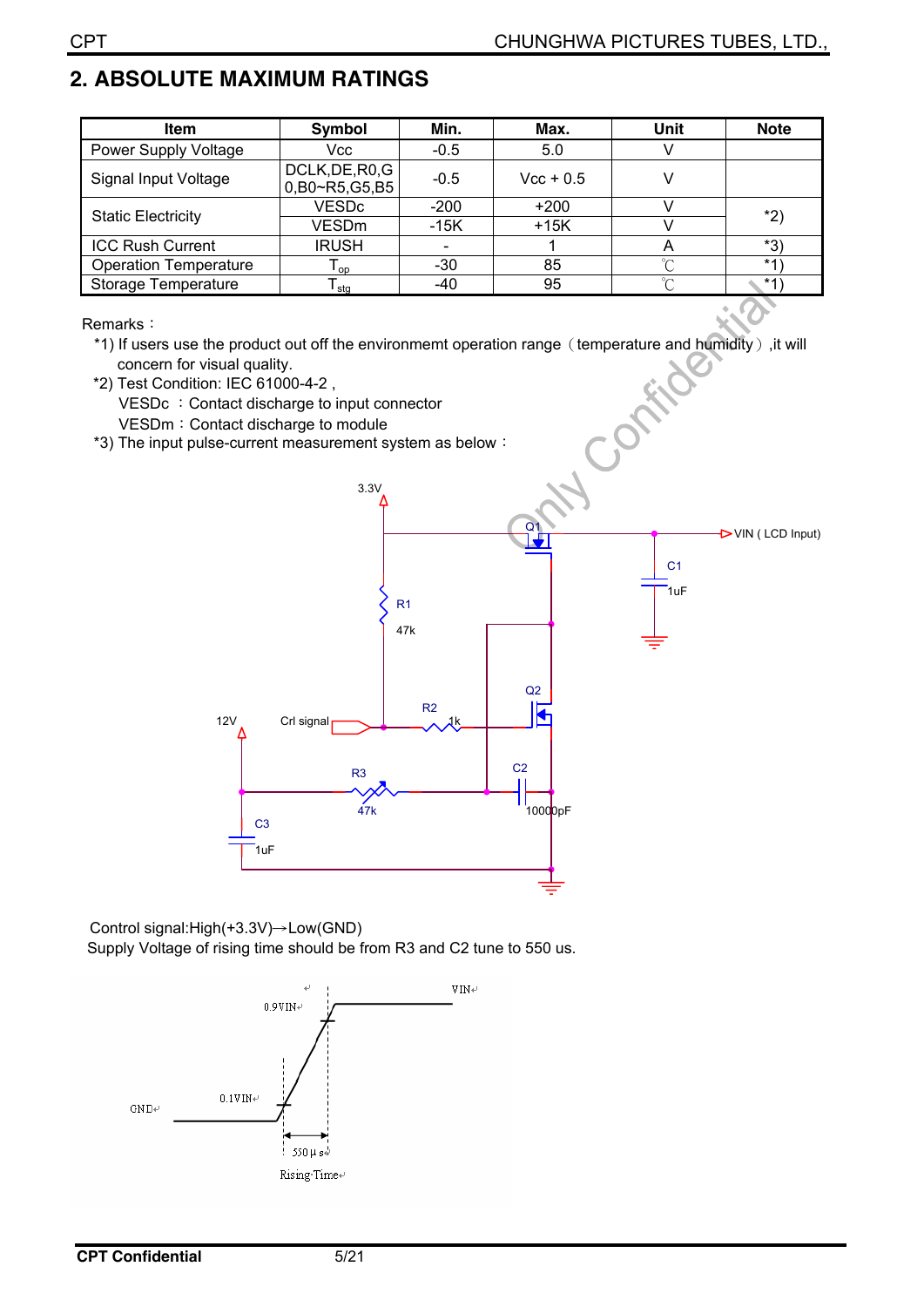#### **3. ELECTRICAL CHARACTERISTICS** 3.1 TFT LCD

|                                                                                                                                                                          |               |                |            |                |        | Ta=25℃      |  |
|--------------------------------------------------------------------------------------------------------------------------------------------------------------------------|---------------|----------------|------------|----------------|--------|-------------|--|
| Item                                                                                                                                                                     | <b>Symbol</b> | Min.           | <b>Typ</b> | Max.           | Unit   | <b>Note</b> |  |
| Voltage<br>Power<br>For<br>Supply<br><b>LCD</b>                                                                                                                          | <b>VCC</b>    | 3.0            | 3.3        | 3.6            | V      | $*1)$       |  |
| For<br>Supply<br>Voltage<br>Power<br>LED                                                                                                                                 | <b>VDD</b>    | 4.5            | 5          | 5.5            | $\vee$ |             |  |
| Logic Input Voltage                                                                                                                                                      | VIH           | <b>VCC*0.7</b> |            | <b>VCC</b>     | V      |             |  |
|                                                                                                                                                                          | VIL           | $\Omega$       |            | <b>VCC*0.3</b> | v      |             |  |
|                                                                                                                                                                          | VIH           | 3.0            |            | 3.3            | V      |             |  |
| <b>ADJ Input Voltage</b>                                                                                                                                                 | VIL           | <b>GND</b>     |            | 0.3            | v      |             |  |
| Remarks ∶<br>350<br>1) VCC -dip codition:<br>When 2.7 $V \leq VCC < 3.0V$ , td $\leq$ 10ms.<br>$VCC > 3.0V$ , VCC-dip condition should be same as VCC-turn-on condition. |               |                |            |                |        |             |  |

Remarks:

\*1) VCC -dip codition:

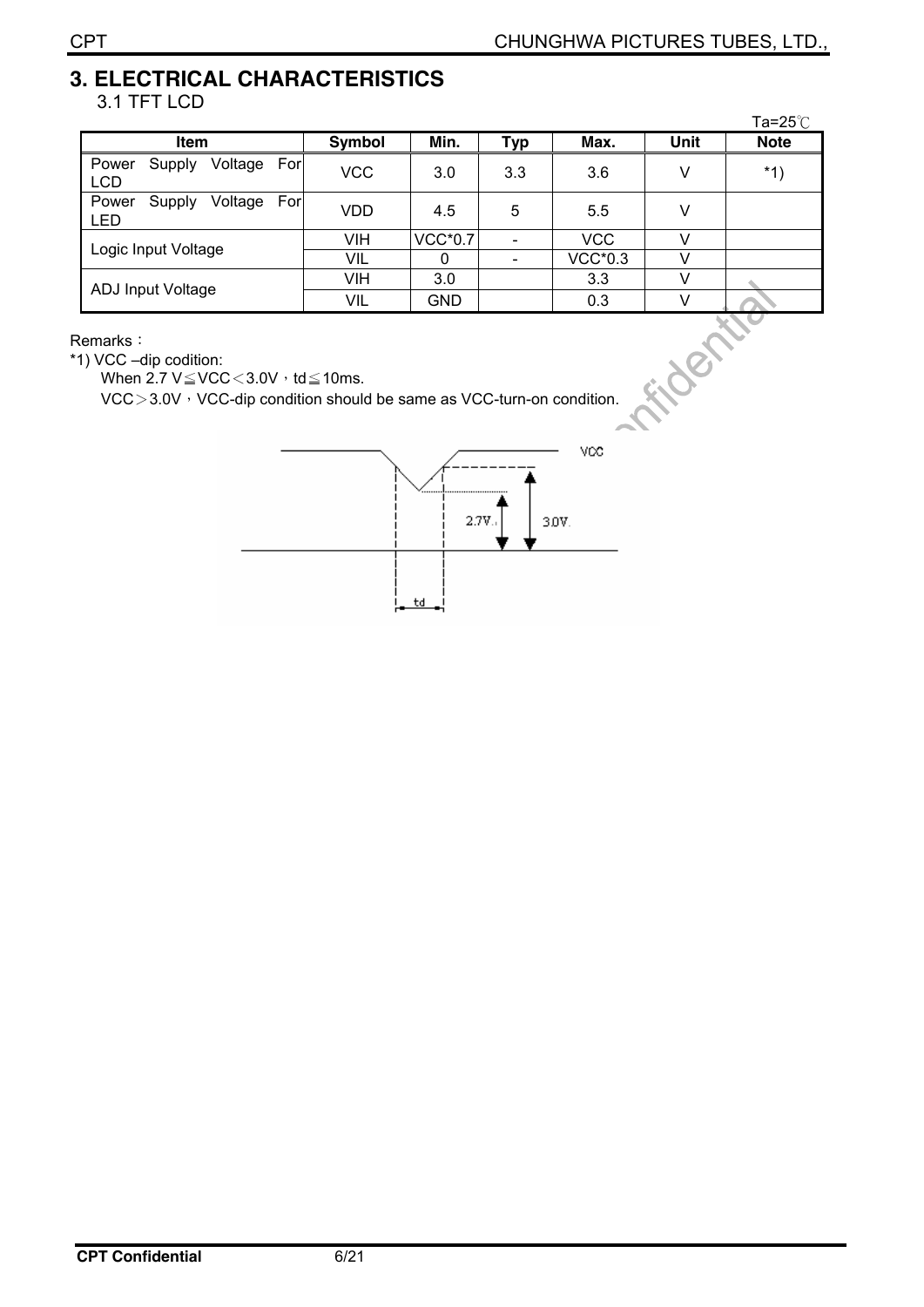**NY Comments** 

## 3.2 TFT-LCD Current Consumption

| TEM                      | <b>SYMBOL</b> | <b>MIN</b> | TVD | MAX | UNIT | <b>REMARK</b> |
|--------------------------|---------------|------------|-----|-----|------|---------------|
| LCD Power Current        | ICC           | $- -$      | 150 | 200 | mA   | $*4'$         |
| <b>LED Power Current</b> | IDD           |            | 400 | 450 | mA   | $*$<br>_      |

\*1) Typical: Under 64 gray pattern Maximum: Under black pattern





(a)64 Gray Pattern

(b)Black Pattern

\*2) Typical: When VDD is 5V Maximum: When VDD is 4.5V

3.3 Power · signal sequence

t1 $\leq$ 10ms 1 sec $\leq$ t5 50ms $\leq$ t2 200 $ms \leq t6$  $0 < t3 \leq 50$ ms 200ms $\leq t7$  $0 < t4 \le 10$ ms



Data: RGB DATA, DCLK, DENA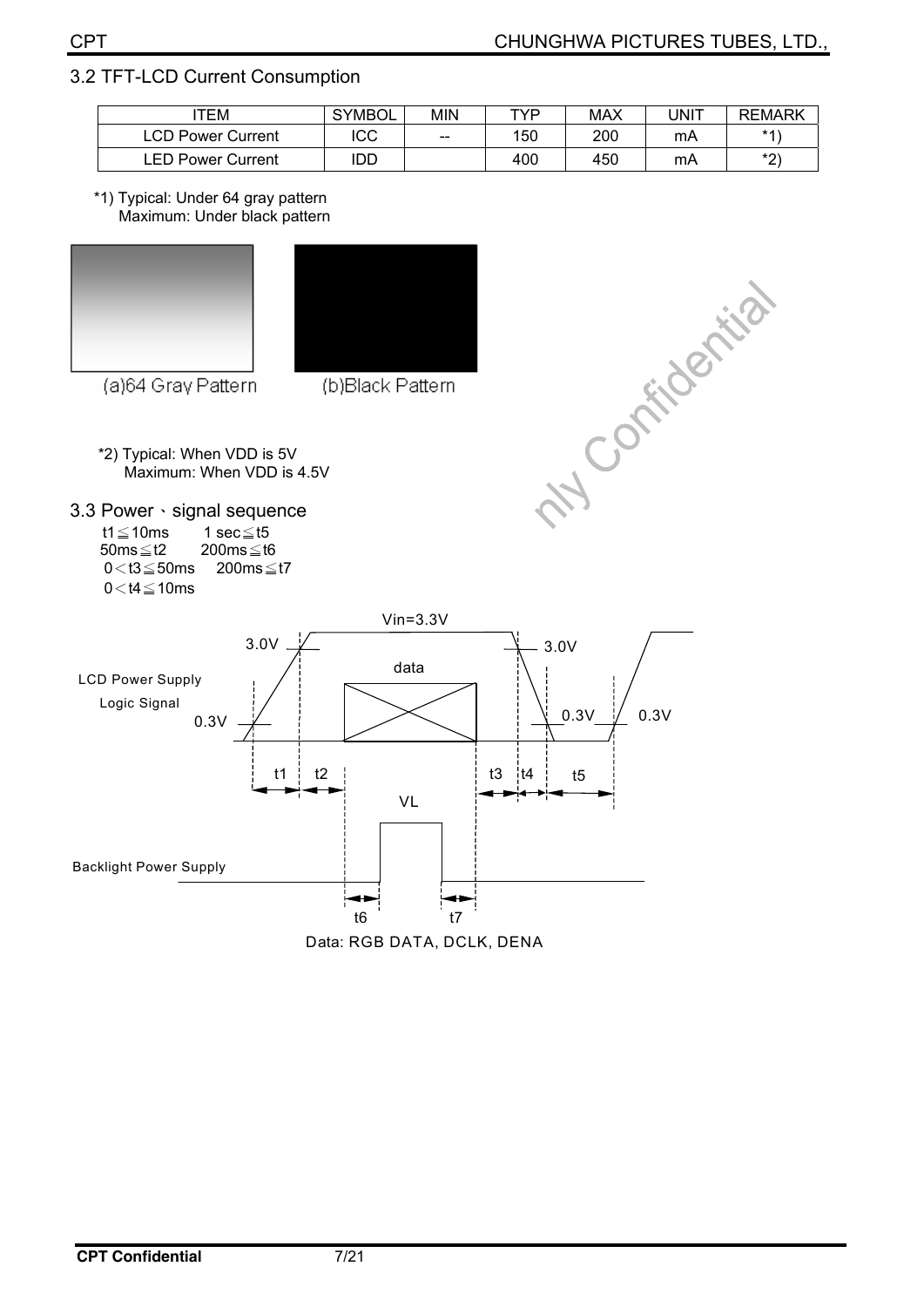## **4. INTERFACE CONNECTION**

4.1 CN1: Interface For Input Signal

#### (Connector type:40pin/0.5mm pitch/Bottom contact)-089N40-000R00-G2

| Pin NO.                 | <b>SYMBOL</b>       | <b>DESCRIPTION</b>                            |
|-------------------------|---------------------|-----------------------------------------------|
| 1                       | U/D                 | Up or Down Display Control                    |
| $\overline{2}$          | <b>DMS</b>          | Selection DE or SYNC                          |
| 3                       | Hsync               | Horizontal SYNC.                              |
| $\overline{\mathbf{4}}$ | <b>VDD</b>          | Power Supply for LED Driver circuit           |
| $\overline{5}$          | <b>VDD</b>          | Power Supply for LED Driver circuit           |
| 6                       | <b>VDD</b>          | Power Supply for LED Driver circuit           |
| $\overline{7}$          | $V_{\rm CC}$        | Power Supply for Digital Circuit              |
| 8                       | Vsync               | Vertical SYNC.                                |
| $\overline{9}$          | <b>DE</b>           | Data Enable                                   |
| 10                      | $V_{SS}$            | Power Ground                                  |
| $\overline{11}$         | $V_{SS}$            | Power Ground                                  |
| $\overline{12}$         | <b>ADJ</b>          | <b>Adjust for LED brightness</b>              |
| 13                      | <b>B5</b>           | Blue Data 5 (MSB)                             |
| 14                      | <b>B4</b>           | Blue Data 4                                   |
| $\overline{15}$         | $\overline{B3}$     | Blue Data 3                                   |
| 16                      | $V_{SS}$            | Power Ground                                  |
| 17                      | $\overline{B2}$     | <b>Blue Data 2</b>                            |
| $\overline{18}$         | $\overline{B1}$     | Blue Data 1                                   |
| $\overline{19}$         | $\overline{B0}$     | Blue Data 0 (LSB)                             |
| $\overline{20}$         | $V_{SS}$            | Power Ground                                  |
| $\overline{21}$         | $\overline{G5}$     | Green Data 5 (MSB)                            |
| $\overline{22}$         | $\overline{G4}$     | Green Data 4                                  |
| $\overline{23}$         | $\overline{G3}$     | Green Data 3                                  |
| $\overline{24}$         | $V_{SS}$            | Power Ground                                  |
| $\overline{25}$         | G <sub>2</sub>      | Green Data 2                                  |
| $\overline{26}$         | G <sub>1</sub>      | Green Data 1                                  |
| $\overline{27}$         | $\overline{G0}$     | Green Data 0 (LSB)                            |
| 28                      | $\overline{V_{SS}}$ | Power Ground                                  |
| 29                      | $\overline{R5}$     | Red Data 5 (MSB)                              |
| $\overline{30}$         | R <sub>4</sub>      | Red Data 4                                    |
| $\overline{31}$         | R <sub>3</sub>      | Red Data 3                                    |
| $\overline{32}$         | $\overline{V}_{SS}$ | Power Ground                                  |
| $\overline{33}$         | $\overline{R2}$     | Red Data 2                                    |
| $\overline{34}$         | $\overline{R1}$     | Red Data 1                                    |
| $\overline{35}$         | R <sub>0</sub>      | Red Data 0 (LSB)                              |
| $\overline{36}$         | $V_{SS}$            | Power Ground                                  |
| 37                      | $V_{SS}$            | Power Ground                                  |
| $\overline{38}$         | <b>DCLK</b>         | Clock Signals; Latch Data at the Falling Edge |
| $\overline{39}$         | $V_{SS}$            | Power Ground                                  |
| $\overline{40}$         | L/R                 | Left or Right Display Control                 |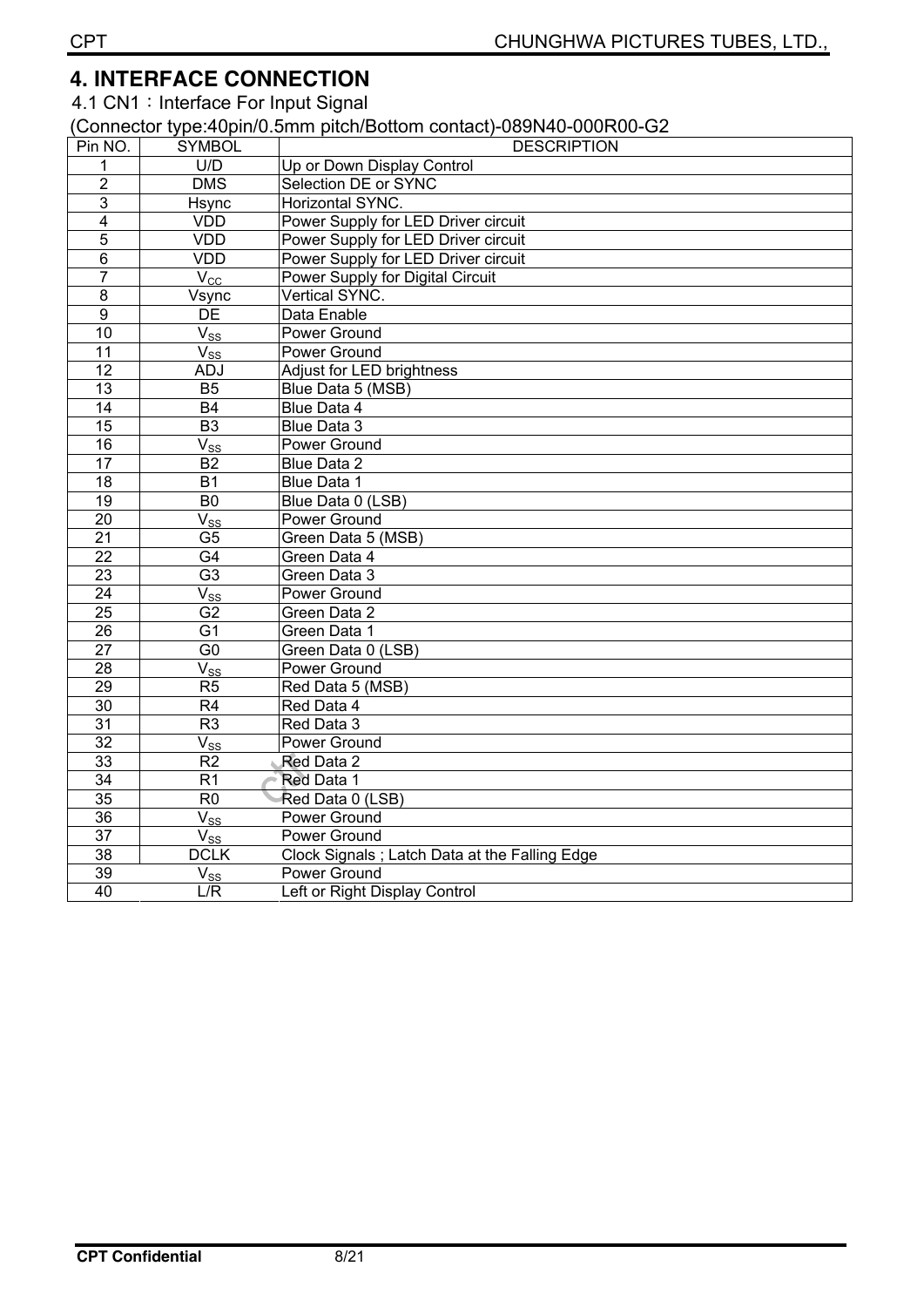#### 4.2 CN2 (Touch Panel)

| Pin No. | Symbol | function          |  |  |
|---------|--------|-------------------|--|--|
|         |        | X axis resistance |  |  |
|         |        | Y axis resistance |  |  |
|         |        | X axis resistance |  |  |
|         |        | Y axis resistance |  |  |

#### Remarks:



2) ADJ signal=0~3.3V · operation frequency: 20±5KHz



- 3) AVSS Pin must ground contact, can not be floating.
- 4) TP\_FPC suggested connector(CN2): molex 52207-0490 (or compatible connectors)
- 5) U/D andL/R controle Function

| /R | U/D | Function                             |
|----|-----|--------------------------------------|
|    |     | Normally display                     |
|    |     | Left and Right opposite              |
|    |     | Up and Down opposite                 |
|    |     | Left and Right opposite, Up and Down |
|    |     | opposite                             |

6) DMS ( Selection DE / SYNC mode )

| DMS | Function         |
|-----|------------------|
|     | DE Mode          |
|     | <b>SYNC Mode</b> |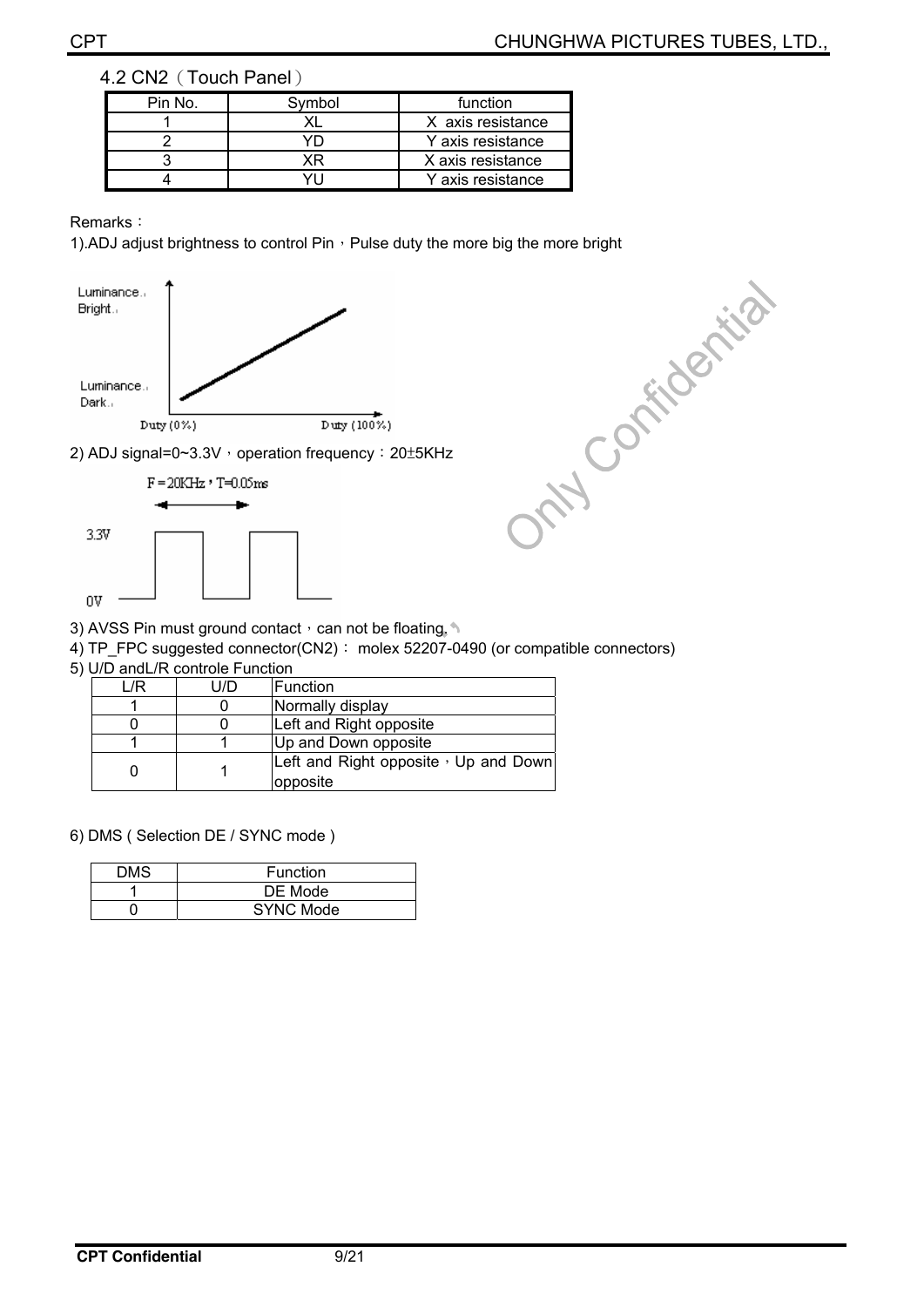## **5. INPUT SIGNAL(DE ONLY MODE)**

| <b>ITEM</b>      |                               | <b>SYMBOL</b>                               | MIN.            | TYP.                     | MAX.                     | <b>UNIT</b> |  |
|------------------|-------------------------------|---------------------------------------------|-----------------|--------------------------|--------------------------|-------------|--|
|                  | Period                        | $t_{\scriptstyle\textrm{CLK}}$              | $\overline{31}$ | 37.0                     | 40.0                     | ns          |  |
| <b>DCLK</b>      | Dot Clock                     | $\mathsf{f}_{\mathsf{CLK}}$                 | 25              | 27                       | 32.11                    | <b>MHz</b>  |  |
|                  | Low Level Width               | t <sub>wcl</sub>                            | $\overline{6}$  | $\blacksquare$           | $\blacksquare$           | ns          |  |
|                  | High Level Width              | t <sub>wсн</sub>                            | $\overline{6}$  | $\blacksquare$           | $\blacksquare$           |             |  |
|                  | DE Setup Time                 | $t_{\underline{\sf DES}}$                   | $\overline{5}$  |                          |                          | ns          |  |
|                  | DE Hold Time                  | $\mathfrak{t}_{\scriptscriptstyle \sf DEH}$ | 10              | $\blacksquare$           |                          |             |  |
|                  | <b>Horizontal Period</b>      | $t_{HP}$                                    | 850             | 900                      | 950                      |             |  |
|                  | Horizontal Valid              | $\mathsf{t}_{\mathsf{HV}}$                  |                 | 800                      |                          | $t_{CLK}$   |  |
| DE MODE          | Horizontal Blank              | t <sub>нвк</sub>                            | 50              | 100                      | $150^\circ$ .            |             |  |
|                  | <b>Vertical Period</b>        | $t_{\rm VP}$                                | 490             | 500                      | 520                      |             |  |
|                  | Vertical Valid                | $t_{VV}$                                    |                 | 480                      |                          | $t_{HP}$    |  |
|                  | <b>Vertical Blank</b>         | t <sub>vвк</sub>                            | 10              | 20                       | 40                       |             |  |
|                  | Vertical Frequency            | $f_V$                                       | $\overline{55}$ | 60                       | 65                       | Hz          |  |
|                  | <b>HSYNC Setup Time</b>       | ${\rm t}_{\rm HSS}$                         | $\overline{5}$  | $\blacksquare$           | ä,                       | ns          |  |
|                  | <b>HSYNC Hold Time</b>        | ${\rm t_{HSH}}$                             | 10              |                          | $\overline{a}$           |             |  |
|                  | <b>VSYNC Setup Time</b>       | t <sub>vss</sub>                            | $\overline{5}$  | $\overline{\phantom{0}}$ | $\blacksquare$           |             |  |
|                  | <b>VSYNC Hold Time</b>        | $t_{\scriptscriptstyle\rm{VSH}}$            | 10              | $\overline{a}$           | $\mathbf{r}$             |             |  |
|                  | <b>Horizontal Period</b>      | $t_{HP}$                                    | 850             | 900                      | 950                      |             |  |
|                  | <b>Horizontal Pulse Width</b> | t <sub>HPW</sub>                            | $\overline{4}$  | $\blacksquare$           | $\overline{\phantom{0}}$ |             |  |
|                  | Horizontal Pulse Width +      |                                             | 50              | 50                       | 50                       |             |  |
|                  | <b>Back Proch</b>             | t <sub>HPWB</sub>                           |                 |                          |                          | $t_{CLK}$   |  |
| <b>SYNC MODE</b> | <b>Horizontal Front Proch</b> | $t_{\text{HFP}}$                            | $\overline{0}$  | 50                       | 100                      |             |  |
|                  | Horizontal Valid              | $t_{\text{HV}}$                             |                 | 800                      |                          |             |  |
|                  | <b>Vertical Period</b>        | $t_{\rm VP}$                                | 490             | 500                      | 520                      |             |  |
|                  | <b>Vertical Pulse Width</b>   | $t_{\rm VPW}$                               | 1               | $\overline{\phantom{a}}$ | Ξ.                       |             |  |
|                  | Vertical Pulse Width +        | VPWB                                        | 6               | 6                        | 6                        | $t_{HP}$    |  |
|                  | <b>Back Proch</b>             |                                             |                 |                          |                          |             |  |
|                  | <b>Vertical Front Proch</b>   | $t_{\scriptscriptstyle\rm VFP}$             | 4               | 14                       | 34                       |             |  |
|                  | <b>Vertical Valid</b>         | $t_{\vee\vee}$                              |                 | 480                      |                          |             |  |
|                  | <b>Vertical Frequency</b>     | $f_V$                                       | 55              | 60                       | 65                       | Hz          |  |
| <b>DATA</b>      | Setup Time                    | $t_{DS}$                                    | $\overline{5}$  | $\blacksquare$           | $\blacksquare$           |             |  |
|                  | <b>Hold Time</b>              | $t_{DH}$                                    | $\overline{10}$ | $\blacksquare$           | $\blacksquare$           | ns          |  |

## 5.1 Timing Specification

Remarks:

\*1) High level of logic signal is 80%.Low level of logic signal is 20%

\*2) This module is operated by DE only mode.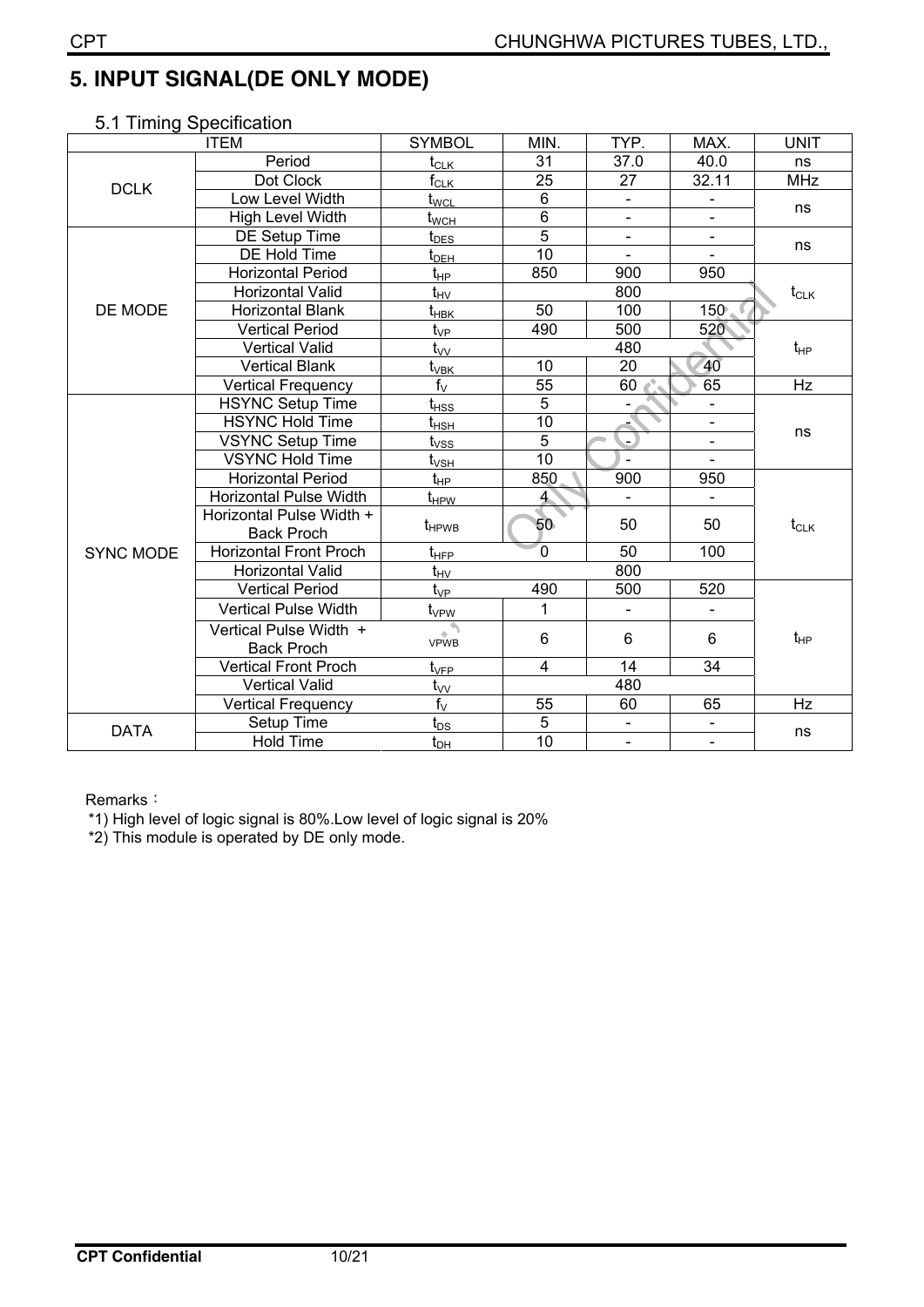

5.2 Timing sequence(Timing chart)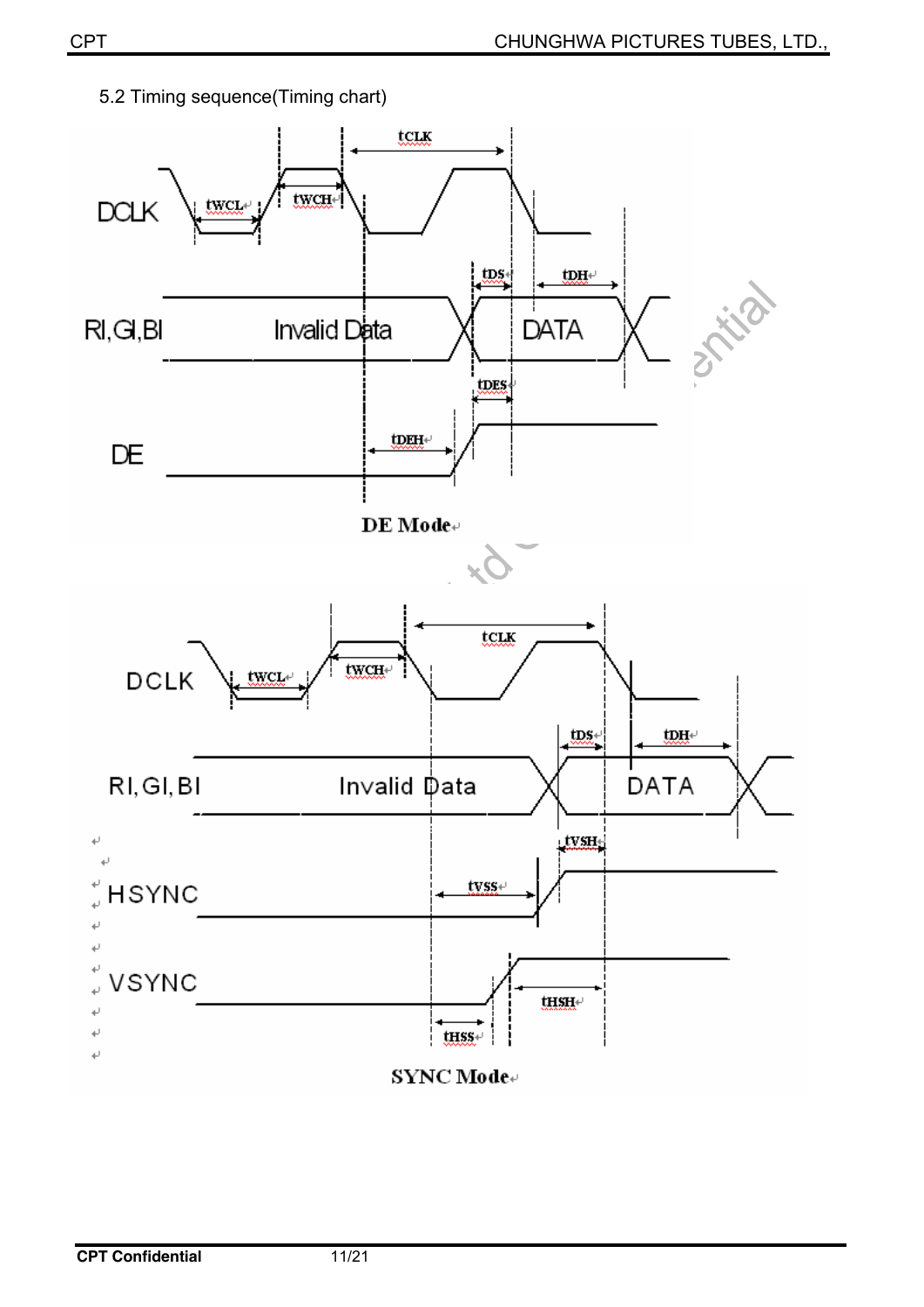## 5.3 Color Data Assignment

|                           | <b>INPUT</b>    |                |              | R DATA                         |                                 |                   |                     |                     |                   |                   | <b>G DATA</b>                       |                 |                |                     |                                                                                 | <b>B DATA</b>    |                       |                  |                |
|---------------------------|-----------------|----------------|--------------|--------------------------------|---------------------------------|-------------------|---------------------|---------------------|-------------------|-------------------|-------------------------------------|-----------------|----------------|---------------------|---------------------------------------------------------------------------------|------------------|-----------------------|------------------|----------------|
| <b>COLOR</b>              | <b>DATA</b>     | R <sub>5</sub> |              |                                |                                 |                   | R4 R3 R2 R1 R0      | G5 :G4:G3:G2:G1: G0 |                   |                   |                                     |                 |                | B <sub>5</sub>      |                                                                                 |                  |                       |                  | B4 B3 B2 B1 B0 |
|                           |                 | <b>MSB</b>     |              |                                |                                 |                   | <b>LSB</b>          | <b>MSB</b>          |                   |                   |                                     |                 | <b>LSB</b>     | <b>MSB</b>          |                                                                                 |                  |                       |                  | <b>LSB</b>     |
|                           | <b>BLACK</b>    | $\mathbf 0$    | $\mathbf 0$  | $\mathbf 0$                    | $\mathbf 0$<br>÷                | $\mathbf 0$       | $\pmb{0}$           | $\pmb{0}$           | $\mathbf 0$       | $\pmb{0}$         | $\mathbf 0$                         | $\mathbf 0$     | $\mathbf 0$    | 0                   | $\mathbf 0$                                                                     | $\mathbf 0$      | $\overline{0}$<br>÷   | $\mathbf 0$<br>÷ | $\mathbf 0$    |
|                           | <b>RED(63)</b>  | $\mathbf{1}$   | 1:           | $\mathbf{1}$                   | $\frac{1}{2}$ 1                 | ે 1               | 1                   | $\pmb{0}$           | $\pmb{0}$<br>÷    | $\pmb{0}$         | $\mathbf 0$                         | $\mathbf 0$     | $\mathbf 0$    | 0                   | $\pmb{0}$                                                                       | $\pmb{0}$        | $\pmb{0}$<br>ŧ        | $\mathbf 0$<br>÷ | $\pmb{0}$      |
|                           | GREEN(63        |                |              |                                |                                 |                   |                     |                     |                   |                   |                                     |                 |                |                     |                                                                                 |                  |                       |                  |                |
|                           |                 | 0              | $\mathbf 0$  | $\pmb{0}$                      | $\pmb{0}$                       | $\mathbf 0$       | $\pmb{0}$           | $\mathbf{1}$        | 1:1               |                   | $\mathbf{1}$                        | $\overline{1}$  | 1              | 0                   | $\pmb{0}$                                                                       |                  | 0:0:0                 |                  | $\mathbf 0$    |
| <b>BASIC</b>              | <b>BLUE(63)</b> | $\mathbf 0$    | $\mathbf 0$  | $\mathbf 0$<br>İ,              | $\pmb{0}$<br>÷                  | $\mathbf 0$       | $\mathbf 0$         | $\mathbf 0$         | $\pmb{0}$         | $\pmb{0}$         | $\mathbf 0$                         | $\mathbf 0$     | $\mathbf 0$    | 1                   | $\mathbf{1}$                                                                    |                  | 13161                 |                  | $\mathbf{1}$   |
| COLOR <mark>IC</mark> YAN |                 | 0              | 0            | $\mathbf 0$<br>÷               | ŧ<br>$\overline{0}$             | $\mathbf 0$       | $\mathbf 0$         | $\mathbf 1$         | 1                 | $\mathbf 1$       | 1                                   | 1               | 1              | 1                   | $\mathbf 1$                                                                     | 11               |                       | 1                | 1              |
|                           | <b>MAGENTA</b>  | 1              | 1            | $\mathbf{1}$                   | 1                               | 1                 | 1                   | $\pmb{0}$           | $\pmb{0}$         | $\pmb{0}$<br>÷    | $\mathbf 0$<br>$\ddot{\phantom{a}}$ | $\mathbf 0$     | $\mathbf 0$    | 1                   |                                                                                 |                  | 1                     | 1                | 1              |
|                           | <b>YELLOW</b>   | 1              | 1            | 1                              | ŧ<br>1                          | $\mathbf{1}$      | 1                   | $\mathbf 1$         | $\mathbf{1}$      | 1                 | 1                                   | 1               | $\mathbf{1}$   | $\ddot{\mathbf{0}}$ | $\sum$                                                                          | $\mathbf 0$      | $\mathbf 0$           | $\mathbf 0$      | $\mathbf 0$    |
|                           | <b>WHITE</b>    | 1              | -1           | $\mathbf 1$                    | 1                               | $\mathbf 1$       | 1                   | $\mathbf{1}$        | $\mathbf{1}$<br>÷ | $\overline{1}$    | $\mathbf{1}$                        | $\mathbf{1}$    | 1              | ነ                   | $\mathbf{1}$                                                                    | 1<br>÷           | $\mathbf 1$           | $\mathbf{1}$     | 1              |
|                           | RED(0)          | $\mathbf 0$    | 0            | 0<br>÷                         | $\mathbf 0$<br>ŧ                | $\mathbf 0$       | $\mathbf 0$         | $\pmb{0}$           | $\mathbf 0$       | $\boldsymbol{0}$  | $\mathbf 0$                         | $0 \n\in$       | $\overline{0}$ | $\mathbf 0$         | $\mathbf 0$                                                                     | $\mathbf 0$      | $\boldsymbol{0}$      | 0                | 0              |
|                           | RED(1)          | $\mathbf 0$    | $\mathbf 0$  | $\mathbf 0$                    | ŧ<br>$\mathbf 0$                | $\mathbf 0$       | 1                   | 0                   | $\mathbf 0$       | $\mathbf 0$       | $\mathbf 0$                         | $\pmb{0}$       | $\mathbf 0$    | $\mathbf 0$         | 0                                                                               | $\mathbf 0$      | $\mathbf 0$           | $\mathbf 0$      | $\mathbf 0$    |
|                           | RED(2)          | 0              | $\pmb{0}$    | $\pmb{0}$<br>ŧ                 | ŧ<br>$\mathbf 0$                | 1                 | $\mathbf 0$         | $\mathbf 0$         | $\mathbf 0$       | $\pmb{0}$         | ÷                                   | 0:0:            | $\mathbf 0$    | $\mathbf 0$         | $\pmb{0}$                                                                       | $\mathbf 0$      | $\mathbf 0$           | $\mathbf 0$      | $\pmb{0}$      |
|                           |                 |                |              |                                |                                 |                   |                     |                     |                   |                   |                                     |                 |                |                     |                                                                                 |                  |                       |                  |                |
| <b>RED</b>                |                 |                |              |                                |                                 |                   |                     |                     |                   |                   |                                     |                 |                |                     |                                                                                 |                  |                       |                  |                |
|                           | RED(62)         | 1              | $\mathbf{1}$ | $\overline{1}$                 | $\mathbf{1}$                    | $\mathbf{1}$      | $\pmb{0}$           | $\mathbf 0$         | $\mathcal{N}$ 0   | $\mathbb{F}$ 0    | $\boldsymbol{0}$                    | $\mathbf 0$     | $\mathbf 0$    | 0                   | $\mathbf 0$                                                                     | $\mathbf 0$<br>ŧ | $\mathbf 0$<br>ŧ<br>÷ | $\mathbf 0$      | $\mathbf 0$    |
|                           | RED(63)         | 1              |              | 1                              | 1                               | 1                 | 1                   | $\overline{O}$      | 70                | $\mathbf 0$       | $\mathbf 0$                         | $\mathbf 0$     | $\mathbf 0$    | 0                   | 0                                                                               | $\mathbf 0$      | $\frac{1}{2}$ 0       | $\mathbf 0$      | $\mathbf 0$    |
|                           | GREEN(0)        | $\mathbf 0$    | $\mathbf 0$  | $\pmb{0}$<br>t                 | ŧ<br>$\pmb{0}$                  | $\mathbf 0$       | $\overline{0}$      | $\pmb{0}$           | $\boldsymbol{0}$  | $\pmb{0}$         | $\mathbf 0$                         | $\mathbf 0$     | $\mathbf 0$    | 0                   | $\pmb{0}$                                                                       | $\mathbf 0$      | $\mathbf 0$           | $\mathbf 0$      | $\mathbf 0$    |
|                           | GREEN(1)        | $\mathbf 0$    | $\mathbf 0$  | $\mathbf 0$                    | $\pmb{0}$<br>Ē                  | $\mathbf{0}$<br>Ŧ | $\overline{0}$      | $\pmb{0}$           | $\mathbf 0$       | $\mathbf 0$       | $\mathbf 0$                         | $\mathbf 0$     | 1              | 0                   | $\pmb{0}$                                                                       | $\mathbf 0$      | $\mathbf 0$           | $\mathbf 0$      | $\pmb{0}$      |
|                           | GREEN(2)        | $\mathbf 0$    | $0$ :        | $\pmb{0}$                      | $\frac{1}{2}$ 0 $\frac{1}{2}$ 0 |                   | $\mathbf{0}$        | 0                   | $\mathbf 0$<br>÷  | $\boldsymbol{0}$  | $\mathbf 0$<br>$\ddot{\phantom{0}}$ | 1               | $\mathbf 0$    | 0                   | $0$ :                                                                           | $\mathbf 0$      | $\mathbf 0$<br>÷      | $\mathbf 0$<br>ŧ | $\mathbf 0$    |
|                           |                 |                |              |                                |                                 |                   |                     |                     |                   |                   |                                     |                 |                |                     |                                                                                 |                  |                       |                  |                |
|                           |                 |                |              |                                |                                 |                   |                     |                     |                   |                   |                                     |                 |                |                     |                                                                                 |                  |                       |                  |                |
|                           | GREENGREEN(62   |                | I            |                                |                                 |                   |                     |                     |                   |                   |                                     |                 |                |                     |                                                                                 |                  |                       |                  |                |
|                           | GREEN(63        |                | 0 0          | $\overline{0}$                 | $\frac{1}{2}$ 0<br>÷            | $\mathbf 0$       | $\mathbf 0$         | $\mathbf{1}$        |                   |                   | 1:1:1                               | $\overline{1}$  | $\mathbf 0$    | 0                   | $0^{\frac{1}{2}}$                                                               | $0 \nvert 0$     | ÷                     | $\mathbf 0$      | $\mathbf 0$    |
|                           |                 | 0              |              | $0 \nvert 0 \nvert 0 \nvert 0$ |                                 |                   | $\mathbf 0$         | $\mathbf{1}$        |                   |                   | 1:1:1:1                             |                 | 1              | $\pmb{0}$           | $\frac{1}{2}$ 0 $\frac{1}{2}$ 0 $\frac{1}{2}$ 0 $\frac{1}{2}$ 0 $\frac{1}{2}$ 0 |                  |                       |                  | $\mathbf 0$    |
|                           | BLUE(0)         | $\pmb{0}$      |              | $0 \mid 0 \mid 0 \mid 0$       |                                 |                   | $\pmb{0}$           | $\pmb{0}$           |                   | $0 \mid 0 \mid 0$ |                                     | $\frac{1}{2}$ 0 | $\pmb{0}$      | $\pmb{0}$           | $\begin{array}{c} 0 & 0 & 0 \\ 0 & \end{array}$                                 |                  |                       |                  | $\pmb{0}$      |
|                           | BLUE(1)         | $\pmb{0}$      |              | $0 \nmid 0 \nmid 0 \nmid 0$    |                                 |                   | $\pmb{0}$           | $\pmb{0}$           |                   | 0:0:0             |                                     | $\frac{1}{2}$ 0 | $\pmb{0}$      | $\pmb{0}$           | $\begin{array}{c} 0 & 0 \\ 0 & \end{array}$                                     |                  |                       | $\frac{1}{2}$ 0  | $\mathbf{1}$   |
|                           | BLUE(2)         | $\pmb{0}$      |              | 0:0:0:0                        |                                 |                   | $\pmb{0}$           | $\pmb{0}$           |                   | 0:0               | $\mathbf 0$<br>÷                    | $\frac{1}{2}$ 0 | $\pmb{0}$      | 0                   |                                                                                 | 0:0:0:1          |                       |                  | $\pmb{0}$      |
|                           |                 |                |              |                                |                                 |                   |                     |                     |                   |                   |                                     |                 |                |                     |                                                                                 |                  |                       |                  |                |
| <b>BLUE</b>               |                 |                |              |                                |                                 |                   |                     |                     |                   |                   |                                     |                 |                |                     |                                                                                 |                  |                       |                  |                |
|                           | <b>BLUE(62)</b> | $\pmb{0}$      | $0 \t{0}$    |                                | $\frac{1}{2}$ 0 $\frac{1}{2}$ 0 |                   | $\mathsf{O}\xspace$ | $\mathsf{O}\xspace$ | $\pmb{0}$         | $\frac{1}{2}$ 0   | $\frac{1}{2}$ 0                     | $\frac{1}{2}$ 0 | $\pmb{0}$      | $\mathbf{1}$        | $\frac{1}{2}$ 1 $\frac{1}{2}$ 1                                                 |                  | $\mathbf{1}$<br>÷     | $\mathbf{1}$     | $\pmb{0}$      |
|                           | <b>BLUE(63)</b> | $\pmb{0}$      |              | $0 \mid 0$                     | $\mathbf{0}$                    | $\mathbf 0$       | $\pmb{0}$           | $\pmb{0}$           | $\mathbf 0$       | $\mathbf 0$       | $\mathbf 0$                         | $\overline{0}$  | $\pmb{0}$      | $\mathbf{1}$        | 1                                                                               | $\mathbf{1}$     | $\mathbf{1}$          | $\mathbf{1}$     | $\mathbf{1}$   |

Remark<sub>s</sub>:

(1) Definition of Gray Scale

 $\text{color}(n)$ : n is series of Gray Scale

The more n value is, the bright Gray Scale.

(2)Data:1-High,0-Low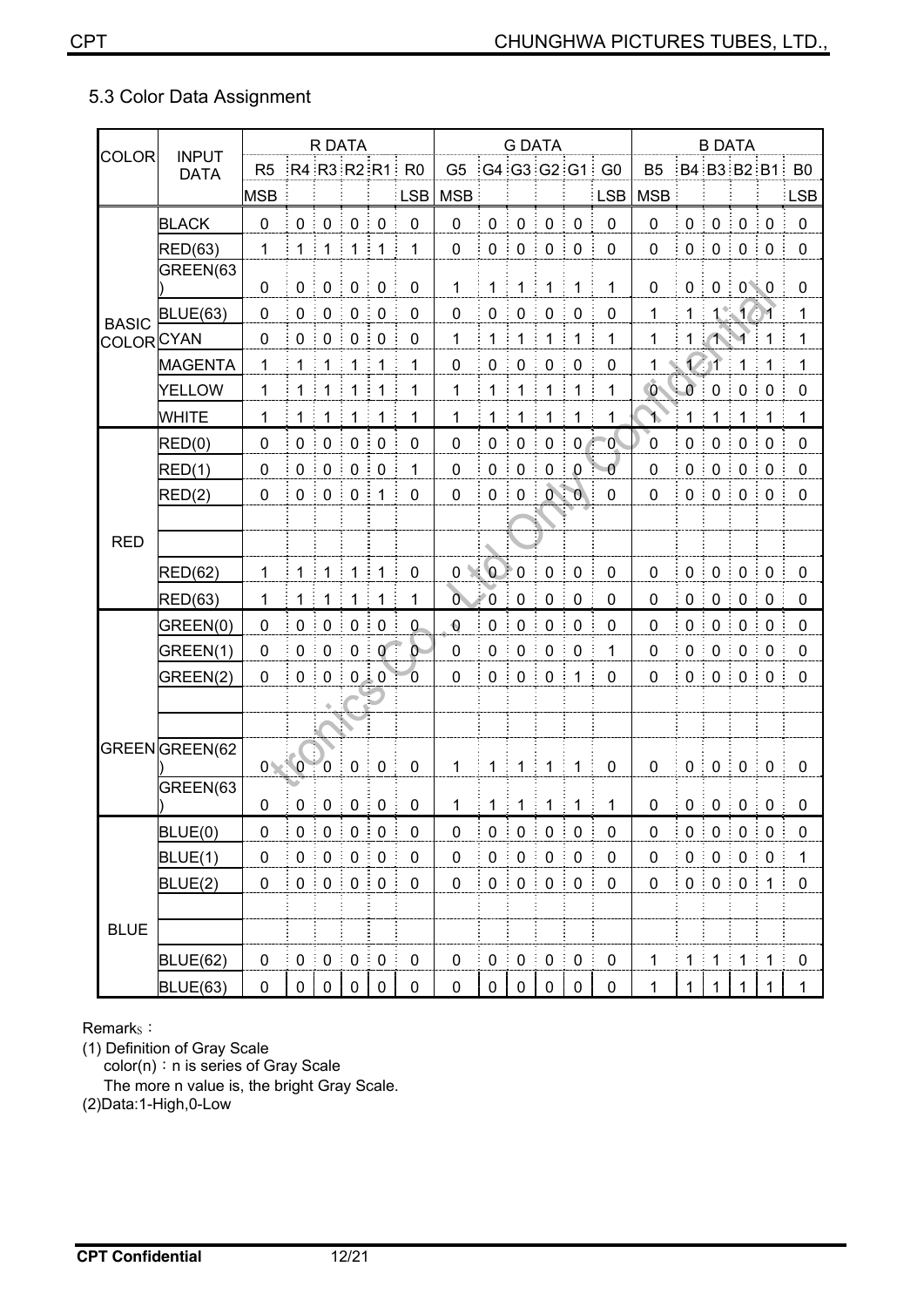## **6. CHARACTERISTIC OF TOUCH PANEL**

|  |  | 6.1 Basis characteristic |
|--|--|--------------------------|
|--|--|--------------------------|

| Item                     | Standard                                    | <b>Note</b>                                                                              |  |  |  |  |
|--------------------------|---------------------------------------------|------------------------------------------------------------------------------------------|--|--|--|--|
| <b>Operating Voltage</b> | 3V(Min)/5V(Typ)/7V(Max)                     | DC                                                                                       |  |  |  |  |
| <b>Surface Treatment</b> | Anti-Glare, Hardness: 3H                    |                                                                                          |  |  |  |  |
| <b>Activation Force</b>  | $20gf \pm 10gf$                             | Less than 80gf(Typical 20gf) individual with<br>stylus pen (R 0.8mm) or finger (R 8.0mm) |  |  |  |  |
| <b>Linearity Force</b>   | $130$ gf                                    | Input with stylus pen (R0.8mm)                                                           |  |  |  |  |
| Interface Type           | 4 Wire Resistive                            |                                                                                          |  |  |  |  |
| Resistance               | $X(Glass side): 360~1140\Omega$             | At the connector                                                                         |  |  |  |  |
|                          | Between Terminals   Υ(Film side) : 120~640Ω |                                                                                          |  |  |  |  |
| Linearity                | $X(Glass side): \leq 1.5\%$                 | Testing interval is 2mm with load 100g                                                   |  |  |  |  |
|                          | Y(Film side) $: \leq 1.5\%$                 |                                                                                          |  |  |  |  |
| Insulation<br>Resistance | Min. $20MO$                                 | IAt DC 25V                                                                               |  |  |  |  |

#### 6.2 Design guideline for Touch-Panel

- (a) The Housing Cushion on touch-panel must be set at outside of T.P's view-area .
- (b) The Cushion material must be elastic material.
- (c) The housing must avoid to touch the T.P
- (d) To combine, the housing should not be stuck on T.P.
- (e) Example of housing design:



#### 6.3 Circuit Diagram



Cincuit Diagnam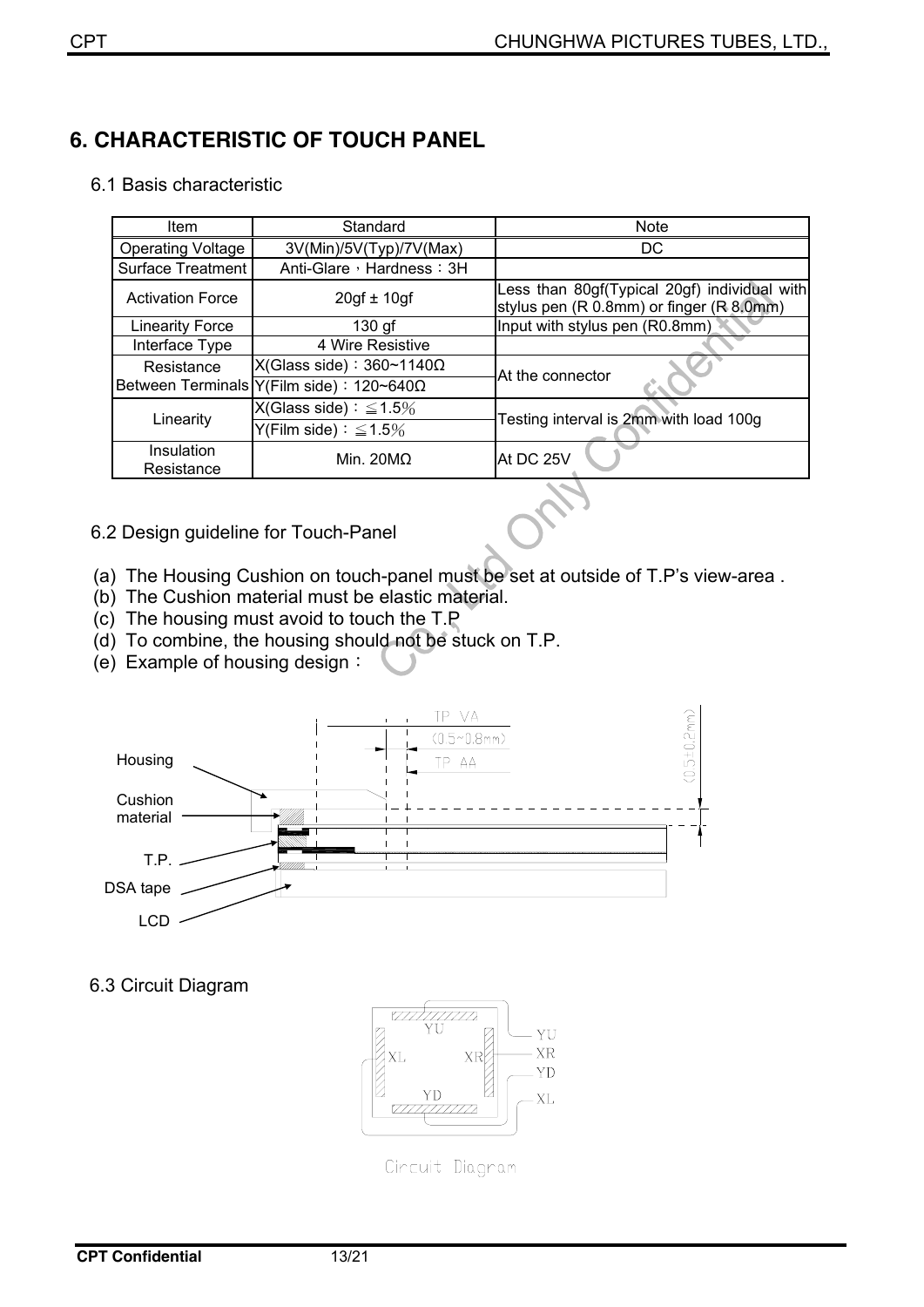## **7. BLOCK DIAGRAM**

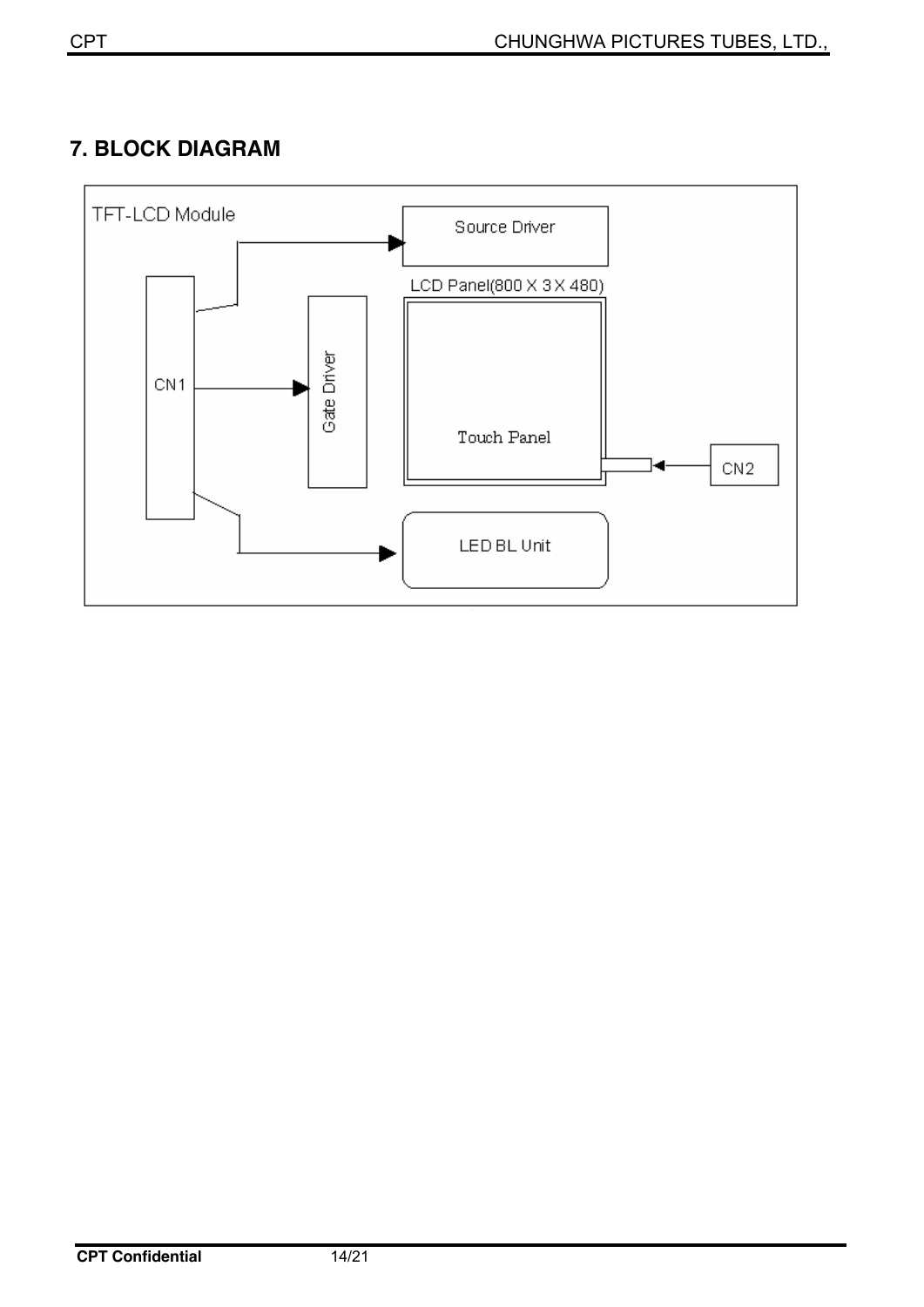## **8. MECHANICAL DIMENSION**

## 8.1 Front Side [Unit: mm]

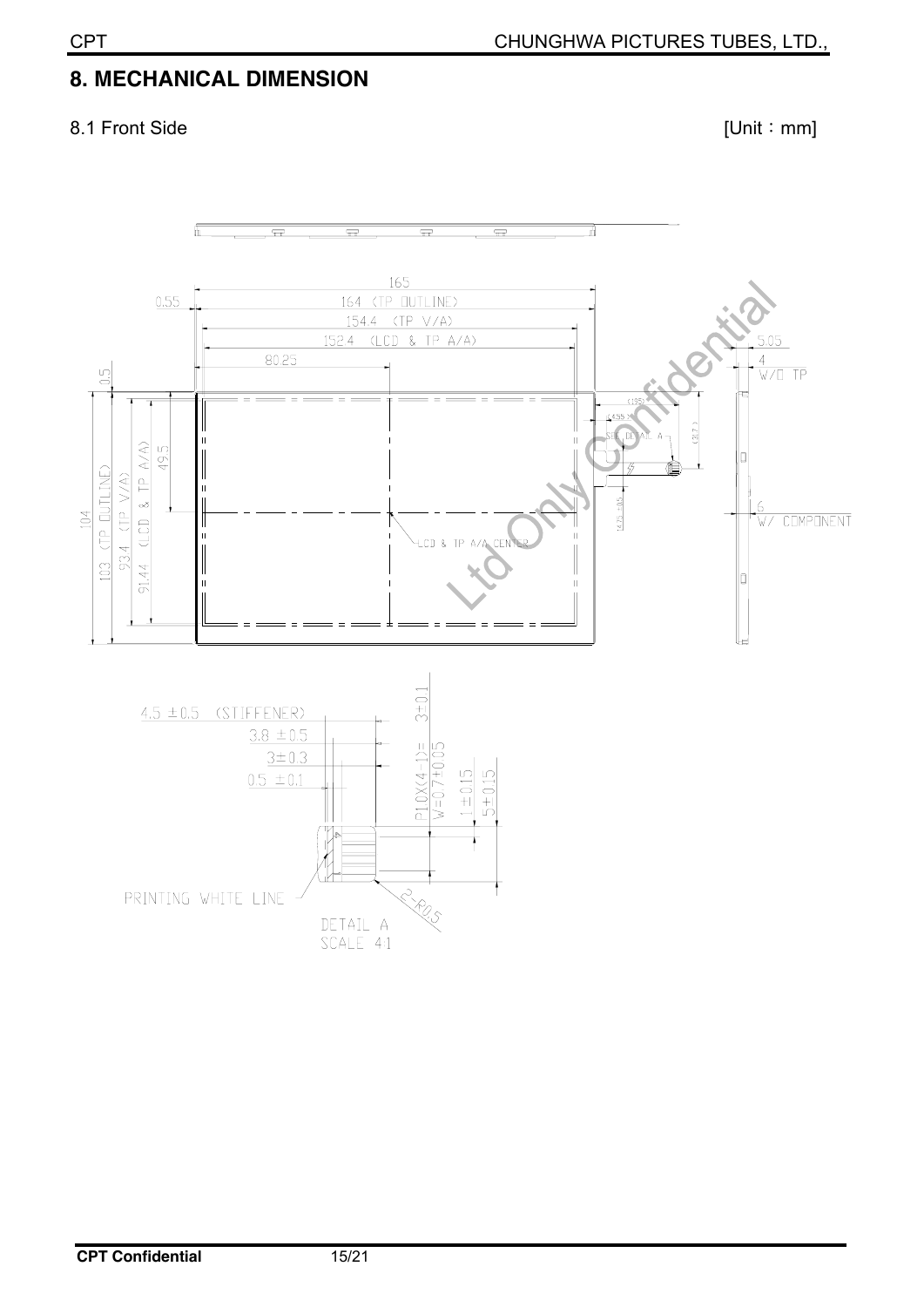#### 8.2 Rear Side

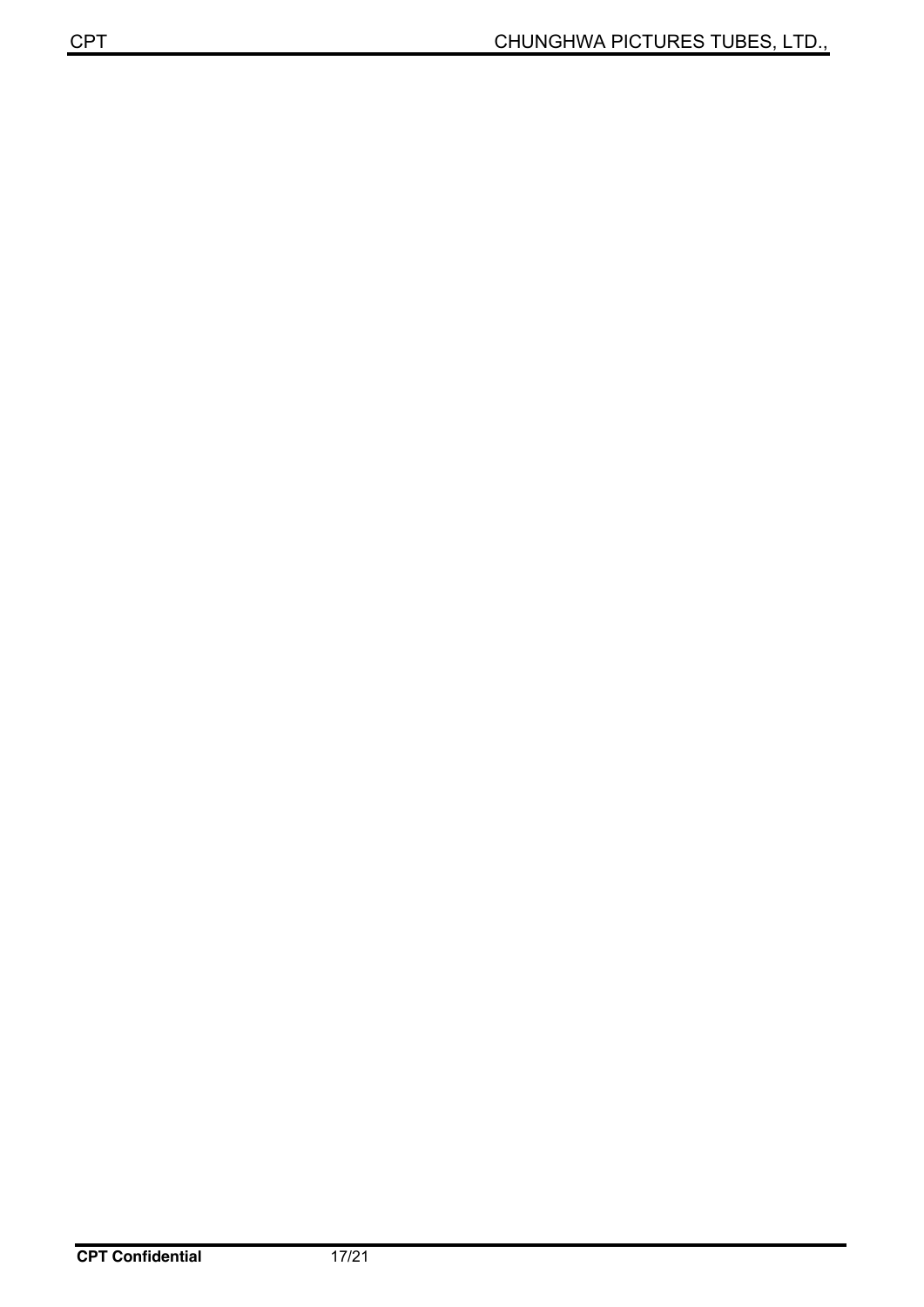# **9. OPTICAL CHARACTERISTICS**

|                                         | <b>ITEM</b> | <b>SYMBOL</b>       | <b>CONDITION</b> | MIN.       | TYP.       | MAX.       | <b>UNIT</b>     | Remarks     |
|-----------------------------------------|-------------|---------------------|------------------|------------|------------|------------|-----------------|-------------|
| <b>Constrast Ratio</b>                  |             | <b>CR</b>           | Point-5          | 300        | 400        |            | --              | *1)*2)*3)   |
| Luminance*)                             |             | Lw                  | Point-5          |            | 250        | $-$        | $\text{cd/m}^2$ | *1)*3)      |
| <b>Luminance Uniformity</b>             |             | $\Delta \mathsf{L}$ |                  | 70         | 80         | $-$        | $\%$            | *1)*3)      |
| <b>Response Time</b><br>(White - Black) |             | $Tr+Tf$             | Point-5          |            |            | 20         | ms              | $*1)*3*5)$  |
| Viewing                                 | Horizontal  | $\phi$              | $CR \ge 10$      | 120        | 140        | --         | $\circ$         | $*1)*2)*4)$ |
| Angle                                   | Vertical    | $\theta$            | Point-5          | 90         | 110        |            | $\circ$         | *1)*2)*4)   |
| Color<br>Coordinate                     | White       | Wx<br>Wy            |                  | <b>TBD</b> | <b>TBD</b> | <b>TBD</b> |                 |             |
|                                         | Red         | Rx<br><b>Ry</b>     |                  | <b>TBD</b> | <b>TBD</b> | <b>TBD</b> |                 |             |
|                                         | Green       | Gx<br>Gy            | Point-5          | <b>TBD</b> | TBD        | TBD        | --              | $*1)*3)$    |
|                                         | <b>Blue</b> | Bx<br>By            |                  | TBD        | TBD        | <b>TBD</b> |                 |             |

Remark<sub>s</sub>:

\*1)Measure condition: 25 °C ±2 °C  $\cdot$  60±10%RH under10 Lux in the dark room.BM-5A (TOPCON)  $\cdot$  viewing  $\overline{\phantom{a}}$ angle2°, VCC=3.3V, VDD=5V.

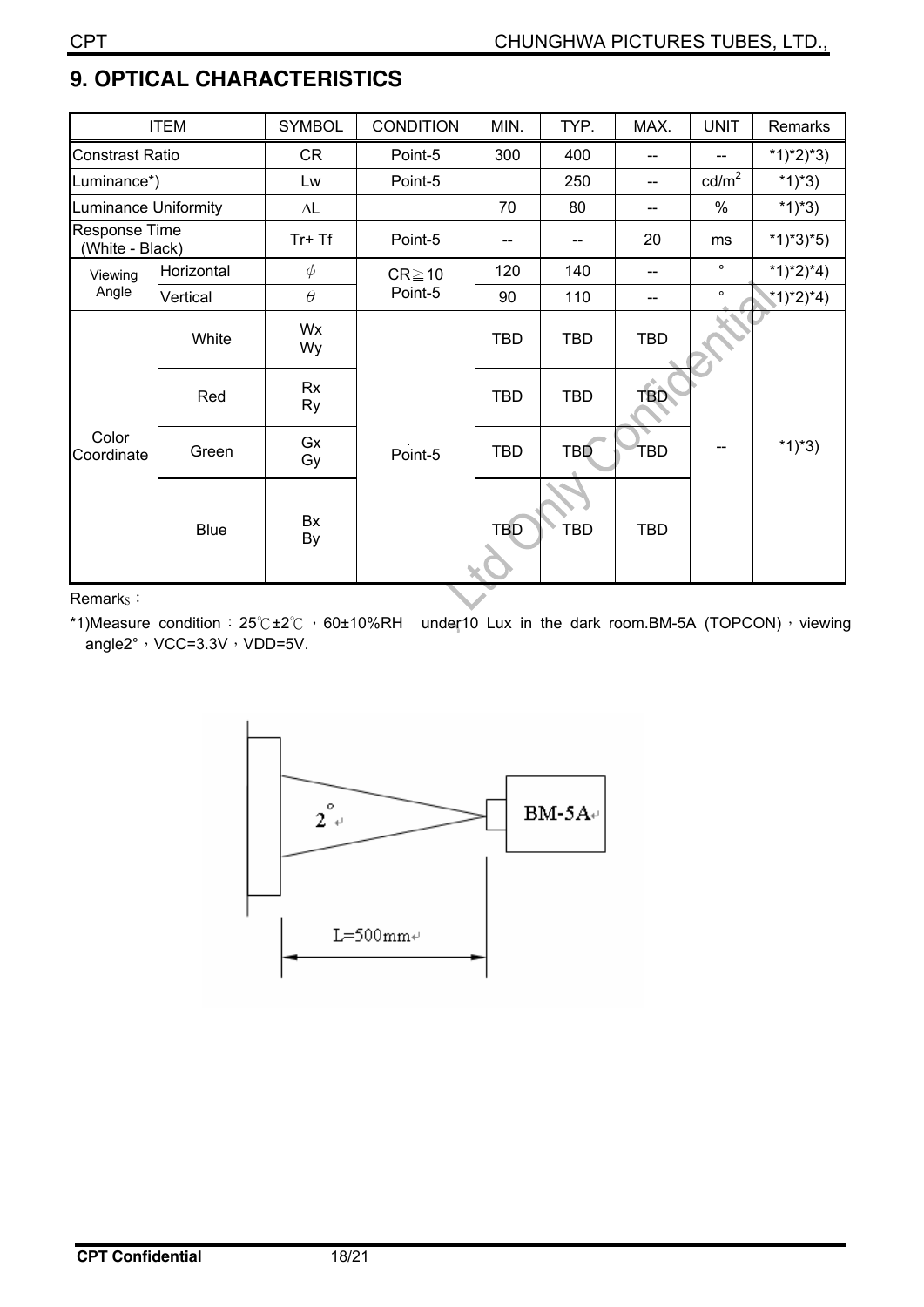\*2) Definition of contrast ratio: Contrast Ratio (CR)= (White) Luminance of ON ÷ (Black) Luminance of OFF

\*3) Definition of luminance: Measure white luminance on the point 5 as figure9-1 Definition of Luminance Uniformity: Measure white luminance on the point1 $\sim$ 9as figure9-1  $\triangle L = [L(MIN)/L(MAX)] \times 100$ 



Fig9-1 Measuring point

\*4) Definition of Viewing Angle(θ,ψ), refer to Fig9-2 as below :



Fig9-2 Definition of Viewing Angle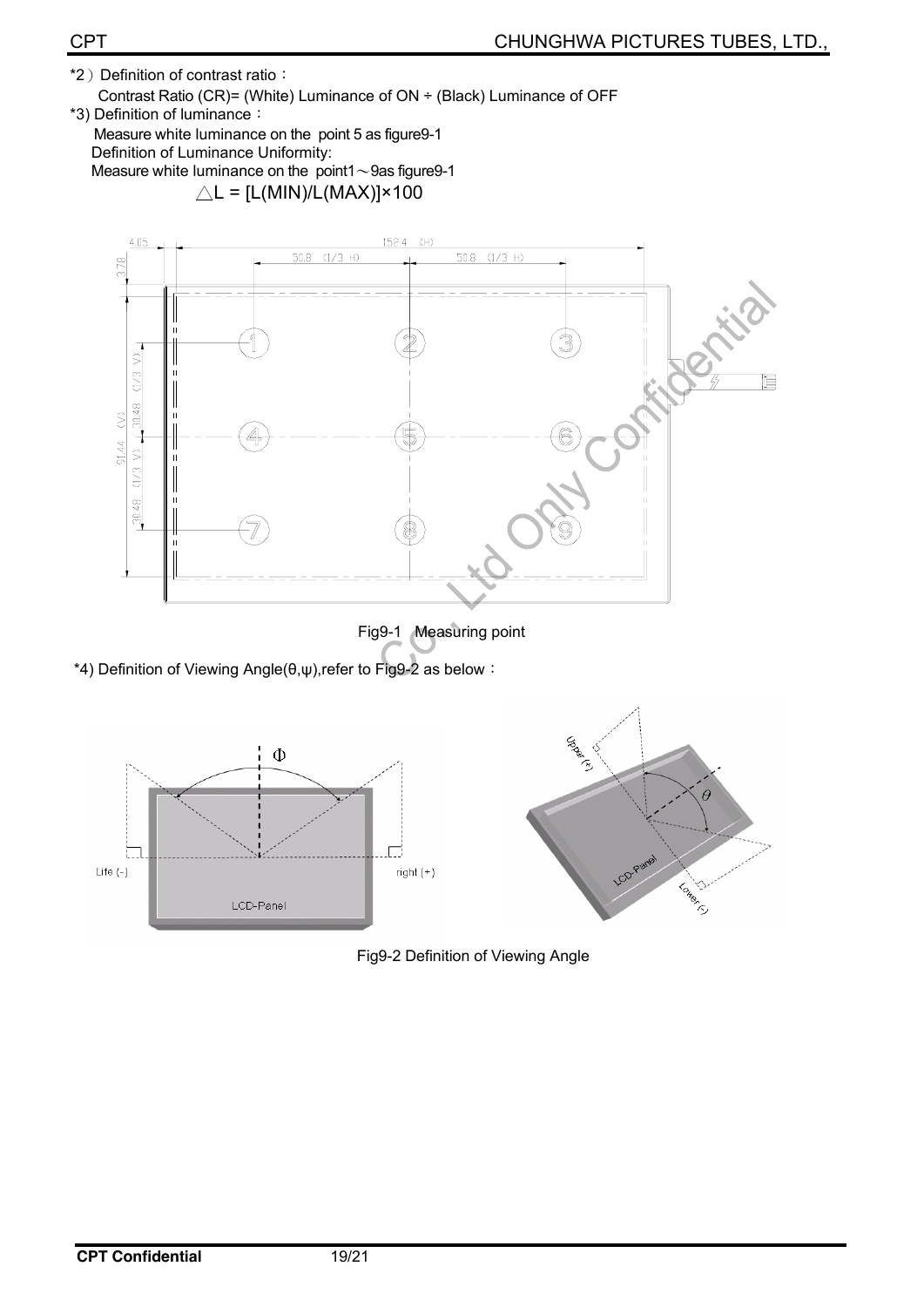\*5) Definition of Response Time.(White-Black)



Fig9-3 Definition of Response Time(White-Black)